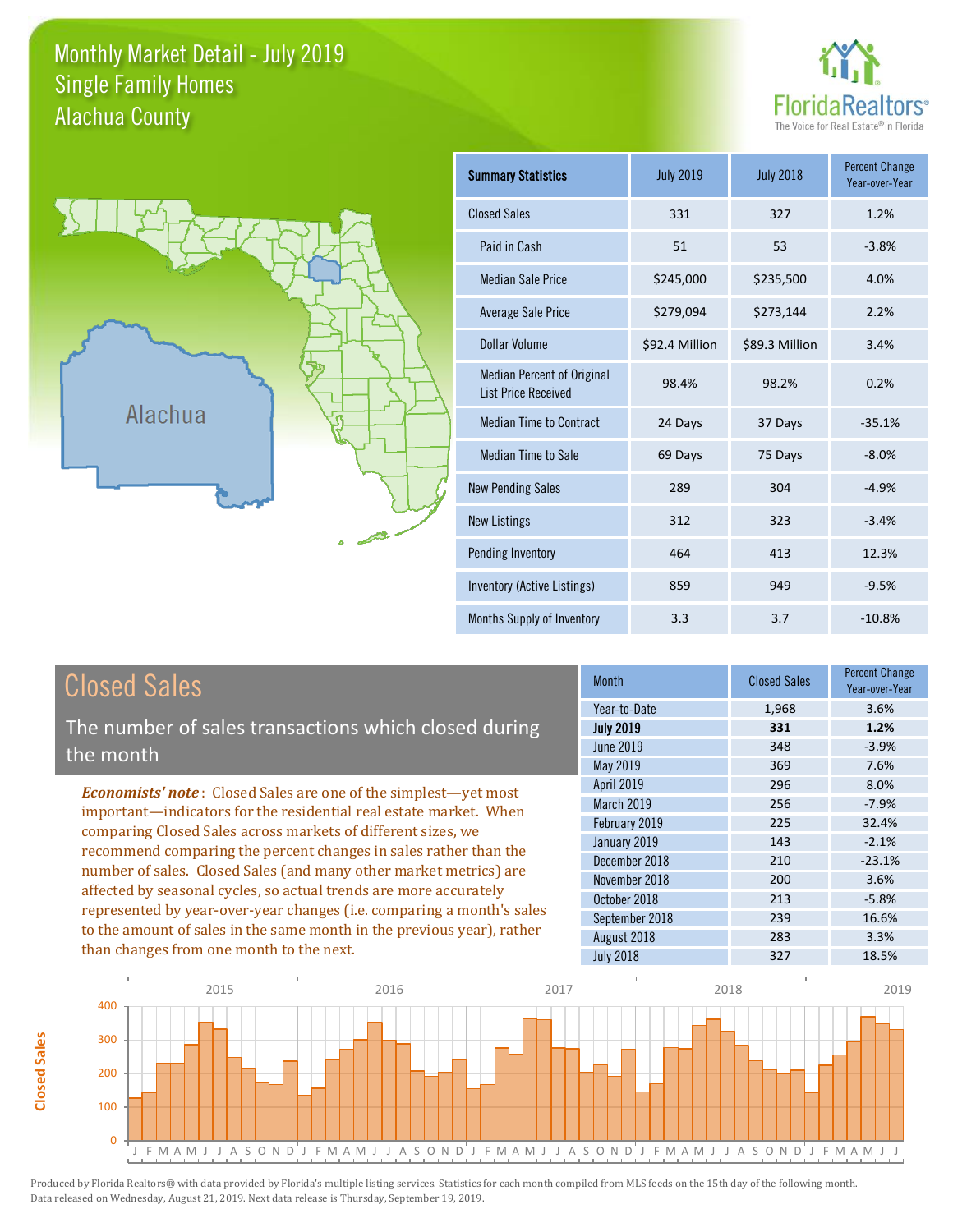than changes from one month to the next.



### *Economists' note:* Closed Sales are one of the simplest—yet most important—indicators for the residential real estate market. When comparing Closed Sales across markets of different sizes, we recommend comparing the percent changes in sales rather than the number of sales. Closed Sales (and many other market metrics) are affected by seasonal cycles, so actual trends are more accurately represented by year-over-year changes (i.e. comparing a month's sales to the amount of sales in the same month in the previous year), rather \$250,000 - \$299,999 65 22.6% \$300,000 - \$399,999 55 19.6% \$400,000 - \$599,999 25 -24.2% \$600,000 - \$999,999 10 66.7% \$150,000 - \$199,999 60 -22.1% \$200,000 - \$249,999 74 19.4% \$100,000 - \$149,999 27 -12.9% Sale Price Closed Sales Percent Change Year-over-Year Less than \$50,000 3 50.0%  $$50.000 - $99.999$  9 -25.0% Closed Sales by Sale Price The number of sales transactions which closed during the month



### Median Time to Contract by Sale Price The median number of days between the listing date and contract date for all Closed Sales during the month

*Economists' note* : Like Time to Sale, Time to Contract is a measure of the length of the home selling process calculated for sales which closed during the month. The difference is that Time to Contract measures the number of days between the initial listing of a property and the signing of the contract which eventually led to the closing of the sale. When the gap between Median Time to Contract and Median Time to Sale grows, it is usually a sign of longer closing times and/or declining numbers of cash sales.

| Sale Price            | <b>Median Time to</b><br>Contract | <b>Percent Change</b><br>Year-over-Year |
|-----------------------|-----------------------------------|-----------------------------------------|
| Less than \$50,000    | 98 Days                           | 81.5%                                   |
| $$50,000 - $99,999$   | 14 Days                           | $-75.4%$                                |
| $$100,000 - $149,999$ | 14 Days                           | $-57.6%$                                |
| \$150,000 - \$199,999 | 19 Days                           | $-38.7%$                                |
| \$200,000 - \$249,999 | 24 Days                           | $-27.3%$                                |
| \$250,000 - \$299,999 | 17 Days                           | $-52.8%$                                |
| \$300,000 - \$399,999 | 57 Days                           | 0.0%                                    |
| \$400,000 - \$599,999 | 26 Days                           | $-43.5%$                                |
| \$600,000 - \$999,999 | 92 Days                           | 70.4%                                   |
| \$1,000,000 or more   | 103 Days                          | 128.9%                                  |

\$1,000,000 or more 3 3 -40.0%



**Closed Sales**

**Median Time to Contract Median Time to Contract**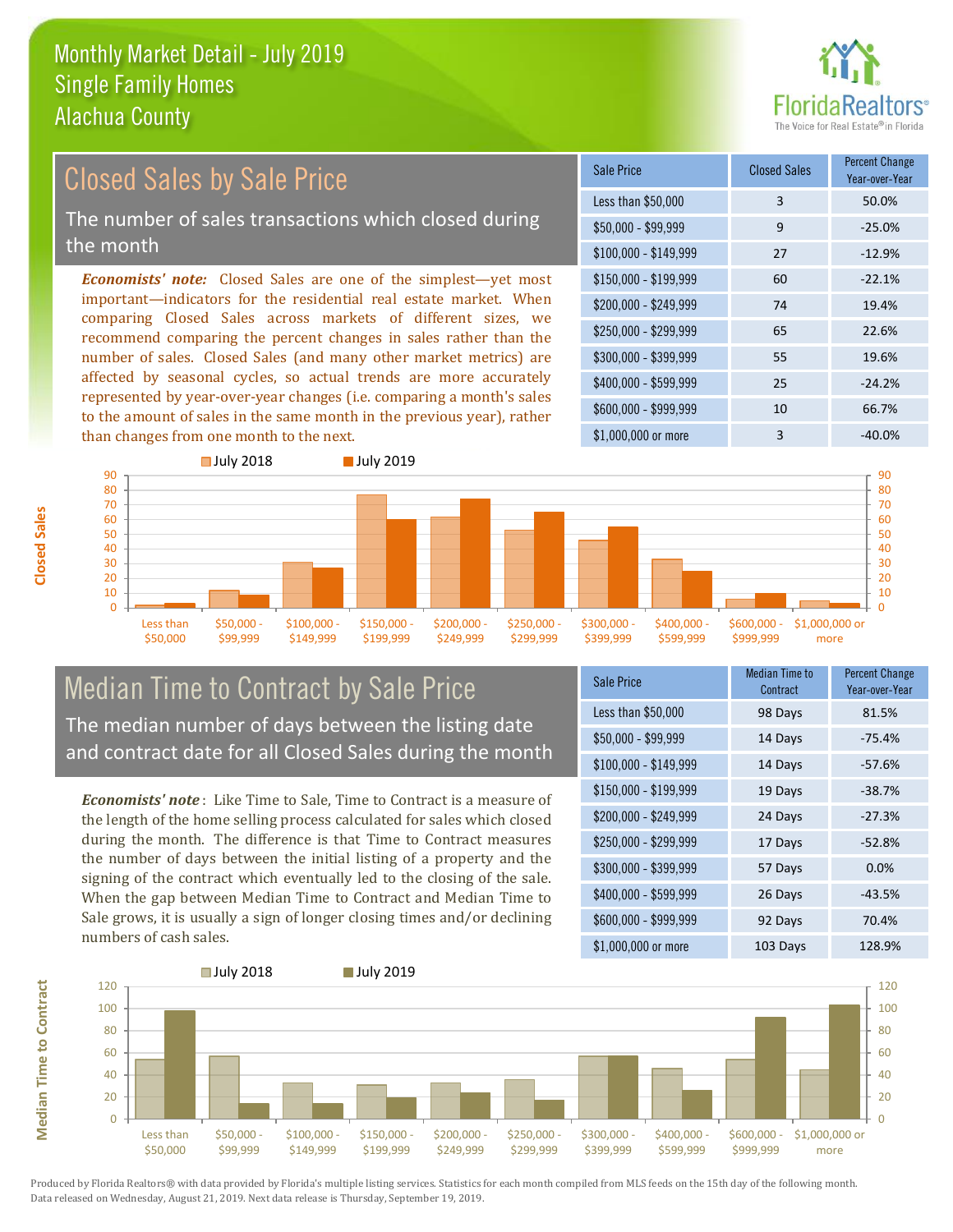

## New Listings by Initial Listing Price The number of properties put onto the market during

the month

*Economists' note:* New Listings tend to rise in delayed response to increasing prices, so they are often seen as a lagging indicator of market health. As prices rise, potential sellers raise their estimations of value—and in the most recent cycle, rising prices have freed up many potential sellers who were previously underwater on their mortgages. Note that in our calculations, we take care to not include properties that were recently taken off the market and quickly relisted, since these are not really *new* listings.

| <b>Initial Listing Price</b> | <b>New Listings</b> | <b>Percent Change</b><br>Year-over-Year |
|------------------------------|---------------------|-----------------------------------------|
| Less than \$50,000           | $\overline{2}$      | 100.0%                                  |
| $$50,000 - $99,999$          | 10                  | $-28.6%$                                |
| $$100,000 - $149,999$        | 29                  | $-40.8%$                                |
| $$150,000 - $199,999$        | 66                  | 0.0%                                    |
| \$200,000 - \$249,999        | 55                  | 1.9%                                    |
| \$250,000 - \$299,999        | 53                  | $-3.6%$                                 |
| \$300,000 - \$399,999        | 55                  | 3.8%                                    |
| \$400,000 - \$599,999        | 29                  | 31.8%                                   |
| \$600,000 - \$999,999        | 13                  | 85.7%                                   |
| \$1,000,000 or more          | O                   | $-100.0\%$                              |



### Inventory by Current Listing Price The number of property listings active at the end of the month

*Economists' note* : There are a number of ways to define and calculate Inventory. Our method is to simply count the number of active listings on the last day of the month, and hold this number to compare with the same month the following year. Inventory rises when New Listings are outpacing the number of listings that go off-market (regardless of whether they actually sell). Likewise, it falls when New Listings aren't keeping up with the rate at which homes are going off-market.

| <b>Current Listing Price</b> | Inventory | <b>Percent Change</b><br>Year-over-Year |
|------------------------------|-----------|-----------------------------------------|
| Less than \$50,000           | 6         | 100.0%                                  |
| $$50,000 - $99,999$          | 23        | $-46.5%$                                |
| $$100,000 - $149,999$        | 45        | $-44.4%$                                |
| \$150,000 - \$199,999        | 91        | $-24.2%$                                |
| \$200,000 - \$249,999        | 112       | $-25.3%$                                |
| \$250,000 - \$299,999        | 143       | 1.4%                                    |
| \$300,000 - \$399,999        | 175       | 7.4%                                    |
| \$400,000 - \$599,999        | 153       | 4.8%                                    |
| \$600,000 - \$999,999        | 88        | 23.9%                                   |
| \$1,000,000 or more          | 23        | $-25.8%$                                |



Produced by Florida Realtors® with data provided by Florida's multiple listing services. Statistics for each month compiled from MLS feeds on the 15th day of the following month. Data released on Wednesday, August 21, 2019. Next data release is Thursday, September 19, 2019.

**Inventory**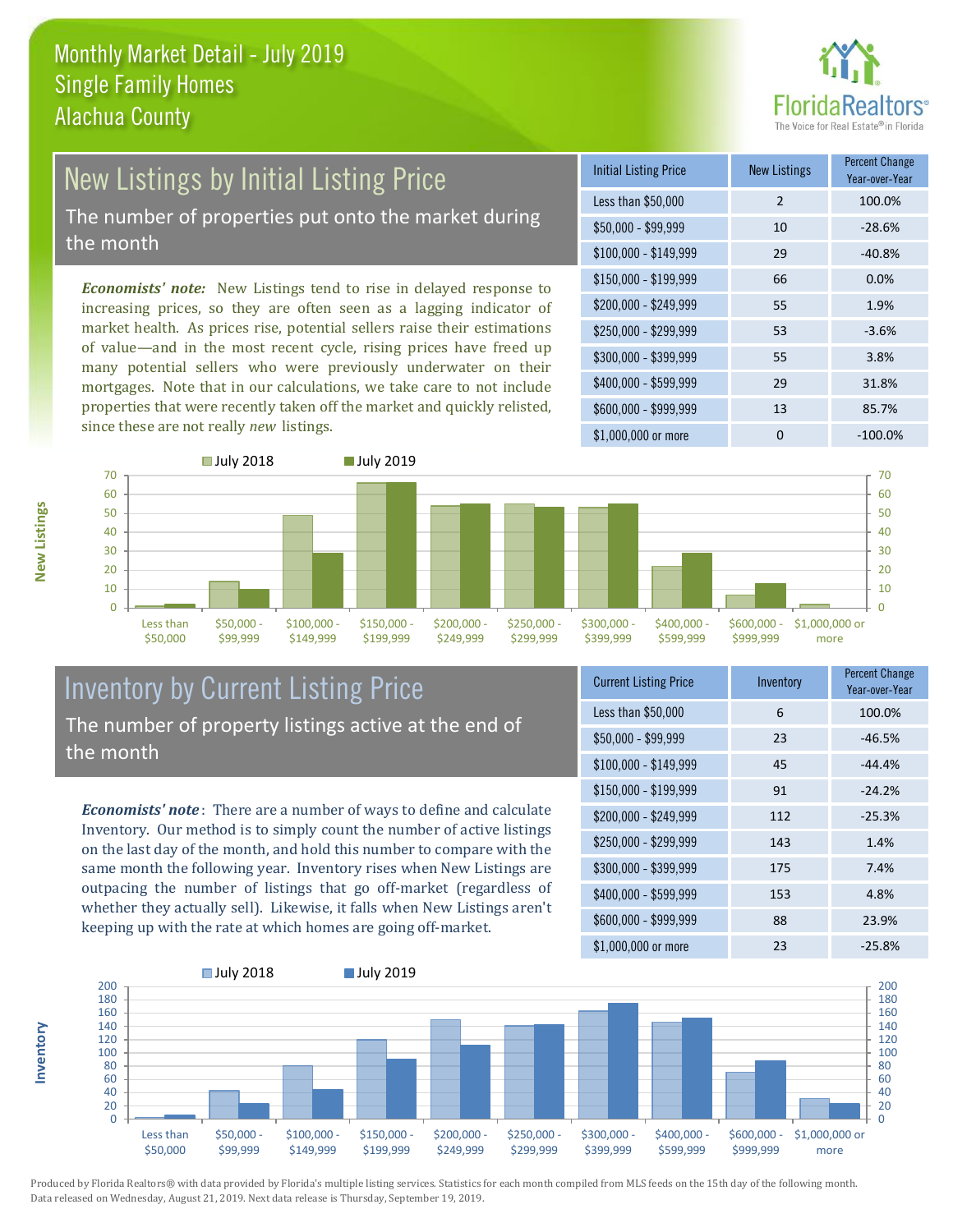### Monthly Distressed Market - July 2019 Alachua County Single Family Homes



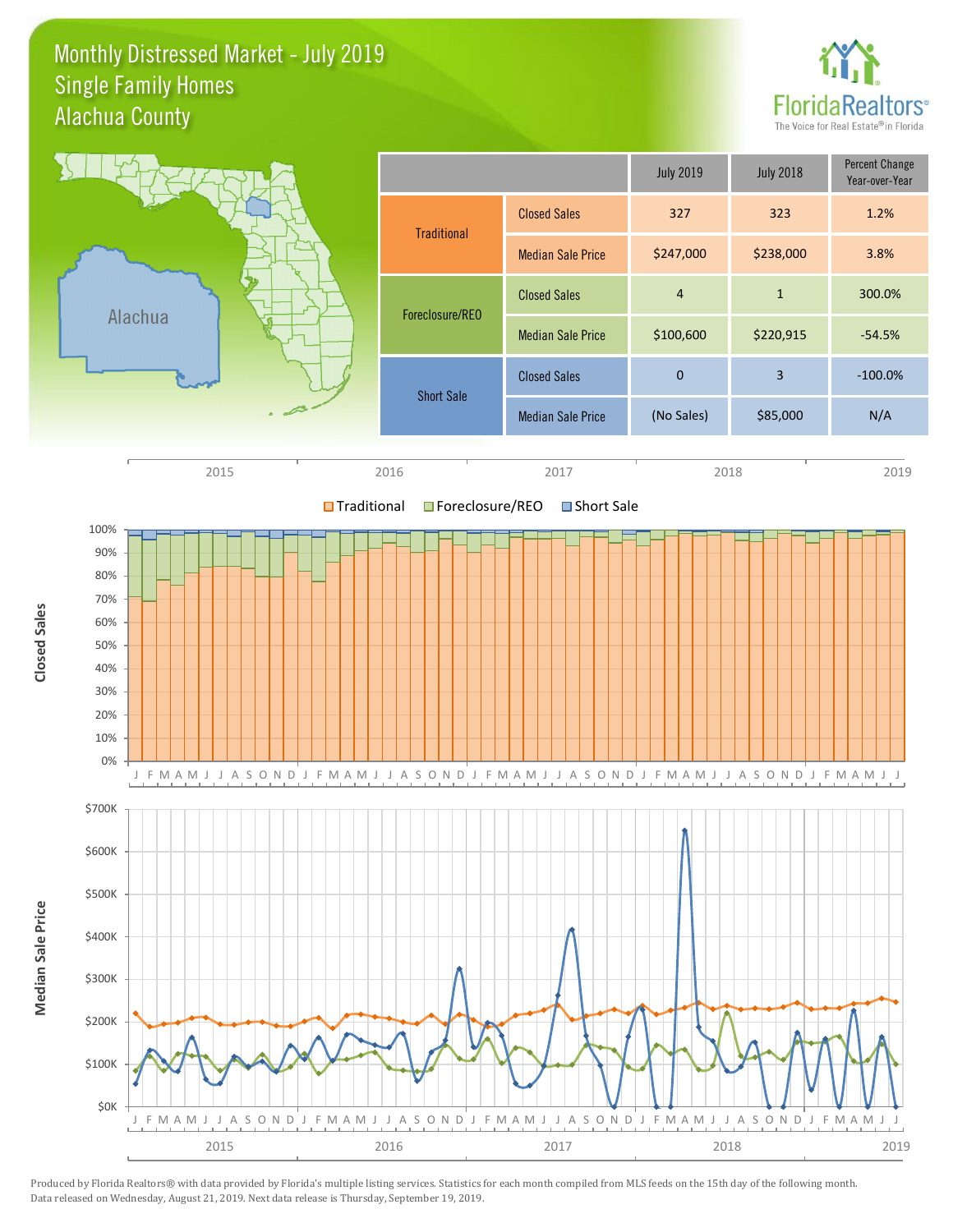Monthly Market Detail - July 2019 Alachua County Townhouses and Condos

**Closed Sales**

**Closed Sales** 





| <b>Summary Statistics</b>                                       | <b>July 2019</b> | <b>July 2018</b> | <b>Percent Change</b><br>Year-over-Year |
|-----------------------------------------------------------------|------------------|------------------|-----------------------------------------|
| <b>Closed Sales</b>                                             | 89               | 117              | $-23.9%$                                |
| Paid in Cash                                                    | 46               | 68               | $-32.4%$                                |
| <b>Median Sale Price</b>                                        | \$132,000        | \$106,500        | 23.9%                                   |
| <b>Average Sale Price</b>                                       | \$132,591        | \$114,606        | 15.7%                                   |
| <b>Dollar Volume</b>                                            | \$11.8 Million   | \$13.4 Million   | $-12.0%$                                |
| <b>Median Percent of Original</b><br><b>List Price Received</b> | 97.3%            | 97.5%            | $-0.2%$                                 |
| <b>Median Time to Contract</b>                                  | 11 Days          | 19 Days          | $-42.1%$                                |
| <b>Median Time to Sale</b>                                      | 53 Days          | 55 Days          | $-3.6%$                                 |
| <b>New Pending Sales</b>                                        | 83               | 93               | $-10.8%$                                |
| <b>New Listings</b>                                             | 64               | 76               | $-15.8%$                                |
| <b>Pending Inventory</b>                                        | 105              | 68               | 54.4%                                   |
| <b>Inventory (Active Listings)</b>                              | 108              | 151              | $-28.5%$                                |
| Months Supply of Inventory                                      | 1.5              | 2.0              | $-25.0%$                                |

| <b>Closed Sales</b>                                                                                                                                                                                                                                                        | <b>Month</b>      | <b>Closed Sales</b> | <b>Percent Change</b><br>Year-over-Year |
|----------------------------------------------------------------------------------------------------------------------------------------------------------------------------------------------------------------------------------------------------------------------------|-------------------|---------------------|-----------------------------------------|
|                                                                                                                                                                                                                                                                            | Year-to-Date      | 551                 | $-10.4%$                                |
| The number of sales transactions which closed during                                                                                                                                                                                                                       | <b>July 2019</b>  | 89                  | $-23.9%$                                |
| the month                                                                                                                                                                                                                                                                  | <b>June 2019</b>  | 98                  | $-11.7%$                                |
|                                                                                                                                                                                                                                                                            | May 2019          | 104                 | $-2.8%$                                 |
| <b>Economists' note:</b> Closed Sales are one of the simplest—yet most                                                                                                                                                                                                     | <b>April 2019</b> | 93                  | 5.7%                                    |
| important-indicators for the residential real estate market. When                                                                                                                                                                                                          | March 2019        | 68                  | $-16.0%$                                |
| comparing Closed Sales across markets of different sizes, we<br>recommend comparing the percent changes in sales rather than the<br>number of sales. Closed Sales (and many other market metrics) are<br>affected by seasonal cycles, so actual trends are more accurately | February 2019     | 58                  | $0.0\%$                                 |
|                                                                                                                                                                                                                                                                            | January 2019      | 41                  | $-22.6%$                                |
|                                                                                                                                                                                                                                                                            | December 2018     | 54                  | 10.2%                                   |
|                                                                                                                                                                                                                                                                            | November 2018     | 47                  | $-17.5%$                                |
|                                                                                                                                                                                                                                                                            | October 2018      | 58                  | 13.7%                                   |
| represented by year-over-year changes (i.e. comparing a month's sales                                                                                                                                                                                                      | September 2018    | 50                  | 13.6%                                   |
| to the amount of sales in the same month in the previous year), rather                                                                                                                                                                                                     | August 2018       | 77                  | $-9.4%$                                 |
| than changes from one month to the next.                                                                                                                                                                                                                                   | <b>July 2018</b>  | 117                 | 34.5%                                   |

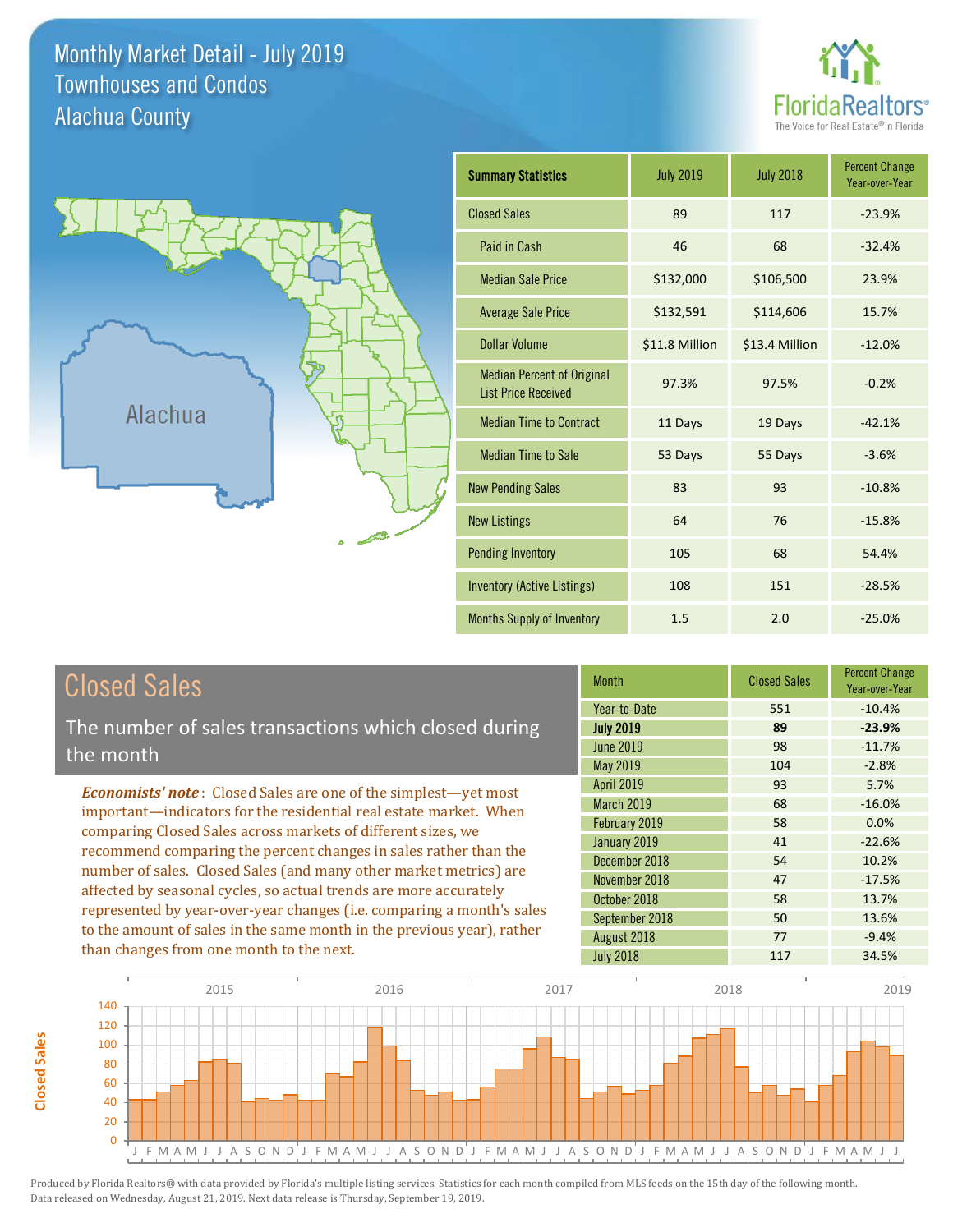

# *Economists' note:* Closed Sales are one of the simplest—yet most Closed Sales by Sale Price The number of sales transactions which closed during the month

important—indicators for the residential real estate market. When comparing Closed Sales across markets of different sizes, we recommend comparing the percent changes in sales rather than the number of sales. Closed Sales (and many other market metrics) are affected by seasonal cycles, so actual trends are more accurately represented by year-over-year changes (i.e. comparing a month's sales to the amount of sales in the same month in the previous year), rather than changes from one month to the next.

| <b>Sale Price</b>     | <b>Closed Sales</b> | <b>Percent Change</b><br>Year-over-Year |
|-----------------------|---------------------|-----------------------------------------|
| Less than \$50,000    | $\Omega$            | $-100.0%$                               |
| $$50,000 - $99,999$   | 19                  | $-61.2%$                                |
| $$100,000 - $149,999$ | 45                  | 12.5%                                   |
| $$150,000 - $199,999$ | 20                  | 42.9%                                   |
| \$200,000 - \$249,999 | $\mathcal{P}$       | $-50.0%$                                |
| \$250,000 - \$299,999 | 3                   | $-25.0%$                                |
| \$300,000 - \$399,999 | $\Omega$            | N/A                                     |
| \$400,000 - \$599,999 | $\Omega$            | N/A                                     |
| \$600,000 - \$999,999 | $\Omega$            | N/A                                     |
| \$1,000,000 or more   | O                   | N/A                                     |



### Median Time to Contract by Sale Price The median number of days between the listing date and contract date for all Closed Sales during the month

*Economists' note* : Like Time to Sale, Time to Contract is a measure of the length of the home selling process calculated for sales which closed during the month. The difference is that Time to Contract measures the number of days between the initial listing of a property and the signing of the contract which eventually led to the closing of the sale. When the gap between Median Time to Contract and Median Time to Sale grows, it is usually a sign of longer closing times and/or declining numbers of cash sales.

| <b>Sale Price</b>     | Median Time to<br>Contract | <b>Percent Change</b><br>Year-over-Year |
|-----------------------|----------------------------|-----------------------------------------|
| Less than \$50,000    | (No Sales)                 | N/A                                     |
| $$50,000 - $99,999$   | 18 Days                    | 38.5%                                   |
| $$100,000 - $149,999$ | 12 Days                    | $-52.0%$                                |
| $$150,000 - $199,999$ | 6 Days                     | $-64.7%$                                |
| $$200,000 - $249,999$ | 16 Days                    | $-80.7%$                                |
| \$250,000 - \$299,999 | 14 Days                    | $-86.9%$                                |
| \$300,000 - \$399,999 | (No Sales)                 | N/A                                     |
| \$400,000 - \$599,999 | (No Sales)                 | N/A                                     |
| \$600,000 - \$999,999 | (No Sales)                 | N/A                                     |
| \$1,000,000 or more   | (No Sales)                 | N/A                                     |



**Median Time to Contract**

Produced by Florida Realtors® with data provided by Florida's multiple listing services. Statistics for each month compiled from MLS feeds on the 15th day of the following month. Data released on Wednesday, August 21, 2019. Next data release is Thursday, September 19, 2019.

**Median Time to Contract**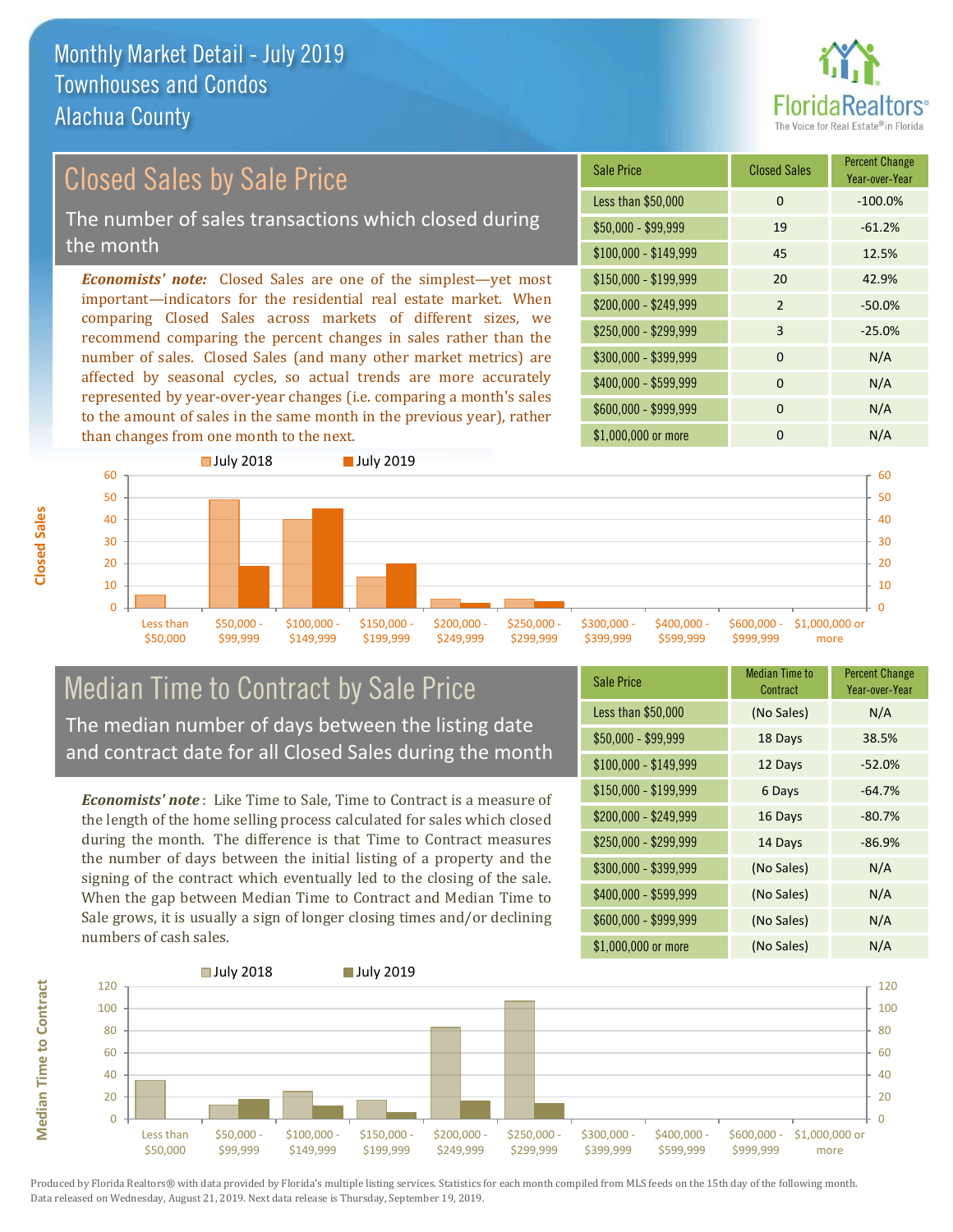

# New Listings by Initial Listing Price

The number of properties put onto the market during the month

*Economists' note:* New Listings tend to rise in delayed response to increasing prices, so they are often seen as a lagging indicator of market health. As prices rise, potential sellers raise their estimations of value—and in the most recent cycle, rising prices have freed up many potential sellers who were previously underwater on their mortgages. Note that in our calculations, we take care to not include properties that were recently taken off the market and quickly relisted, since these are not really *new* listings.

| <b>Initial Listing Price</b> | <b>New Listings</b> | <b>Percent Change</b><br>Year-over-Year |
|------------------------------|---------------------|-----------------------------------------|
| Less than \$50,000           | $\mathbf{1}$        | $-83.3%$                                |
| \$50,000 - \$99,999          | 19                  | $-36.7%$                                |
| $$100,000 - $149,999$        | 19                  | $-13.6%$                                |
| $$150,000 - $199,999$        | 19                  | 46.2%                                   |
| \$200,000 - \$249,999        | $\overline{4}$      | 100.0%                                  |
| \$250,000 - \$299,999        | $\mathbf{1}$        | 0.0%                                    |
| \$300,000 - \$399,999        | 1                   | 0.0%                                    |
| \$400,000 - \$599,999        | $\Omega$            | $-100.0%$                               |
| \$600,000 - \$999,999        | $\Omega$            | N/A                                     |
| \$1,000,000 or more          | n                   | N/A                                     |



## Inventory by Current Listing Price The number of property listings active at the end of the month

*Economists' note* : There are a number of ways to define and calculate Inventory. Our method is to simply count the number of active listings on the last day of the month, and hold this number to compare with the same month the following year. Inventory rises when New Listings are outpacing the number of listings that go off-market (regardless of whether they actually sell). Likewise, it falls when New Listings aren't keeping up with the rate at which homes are going off-market.

| <b>Current Listing Price</b> | Inventory    | <b>Percent Change</b><br>Year-over-Year |
|------------------------------|--------------|-----------------------------------------|
| Less than \$50,000           | $\Omega$     | $-100.0%$                               |
| $$50,000 - $99,999$          | 33           | $-29.8%$                                |
| $$100,000 - $149,999$        | 36           | $-28.0%$                                |
| $$150,000 - $199,999$        | 17           | $-39.3%$                                |
| \$200,000 - \$249,999        | 8            | $-20.0%$                                |
| \$250,000 - \$299,999        | 7            | 16.7%                                   |
| \$300,000 - \$399,999        | 3            | 50.0%                                   |
| \$400,000 - \$599,999        | 3            | 0.0%                                    |
| \$600,000 - \$999,999        | $\mathbf{1}$ | N/A                                     |
| \$1,000,000 or more          | 0            | N/A                                     |



Produced by Florida Realtors® with data provided by Florida's multiple listing services. Statistics for each month compiled from MLS feeds on the 15th day of the following month. Data released on Wednesday, August 21, 2019. Next data release is Thursday, September 19, 2019.

**Inventory**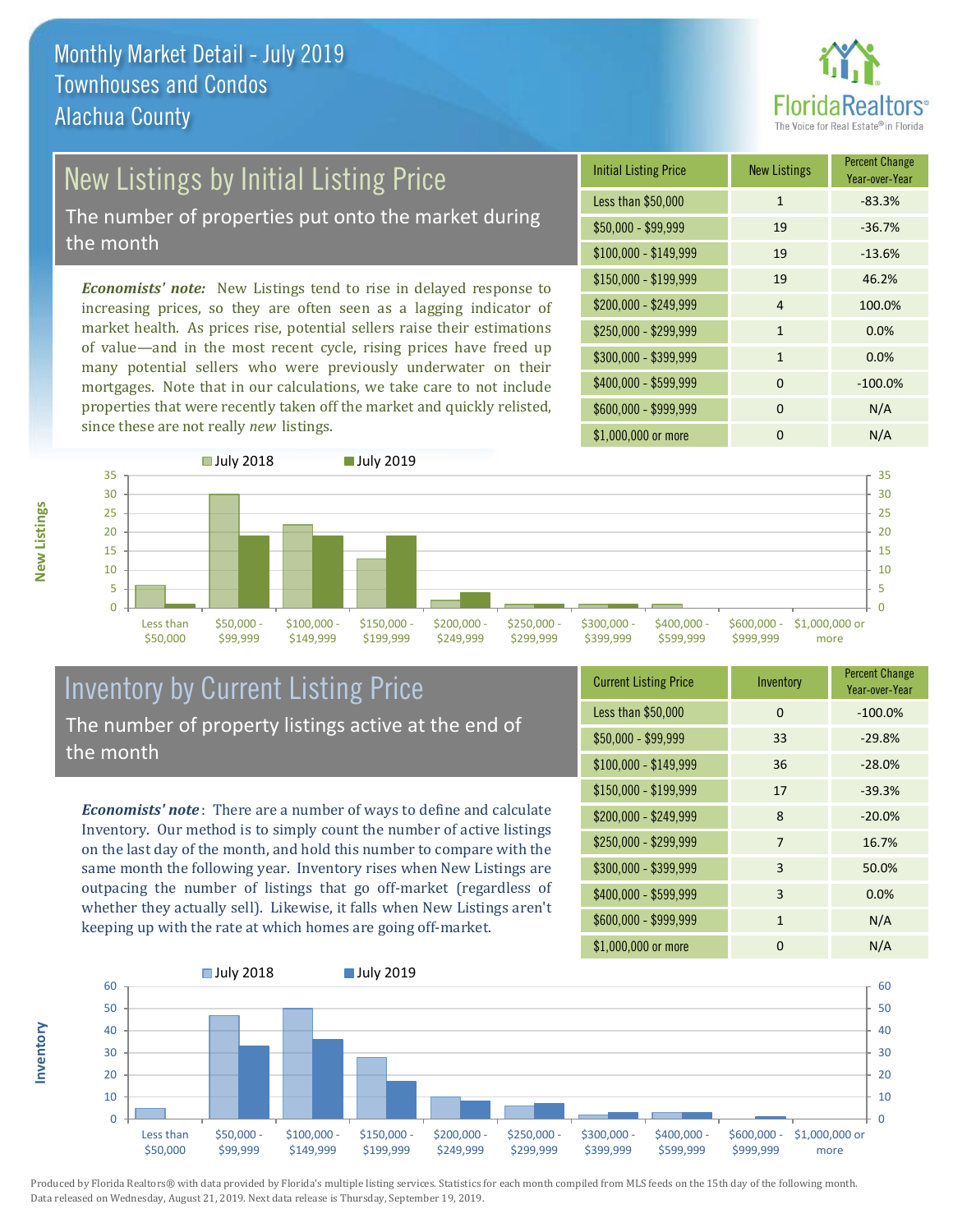Monthly Distressed Market - July 2019 Alachua County Townhouses and Condos



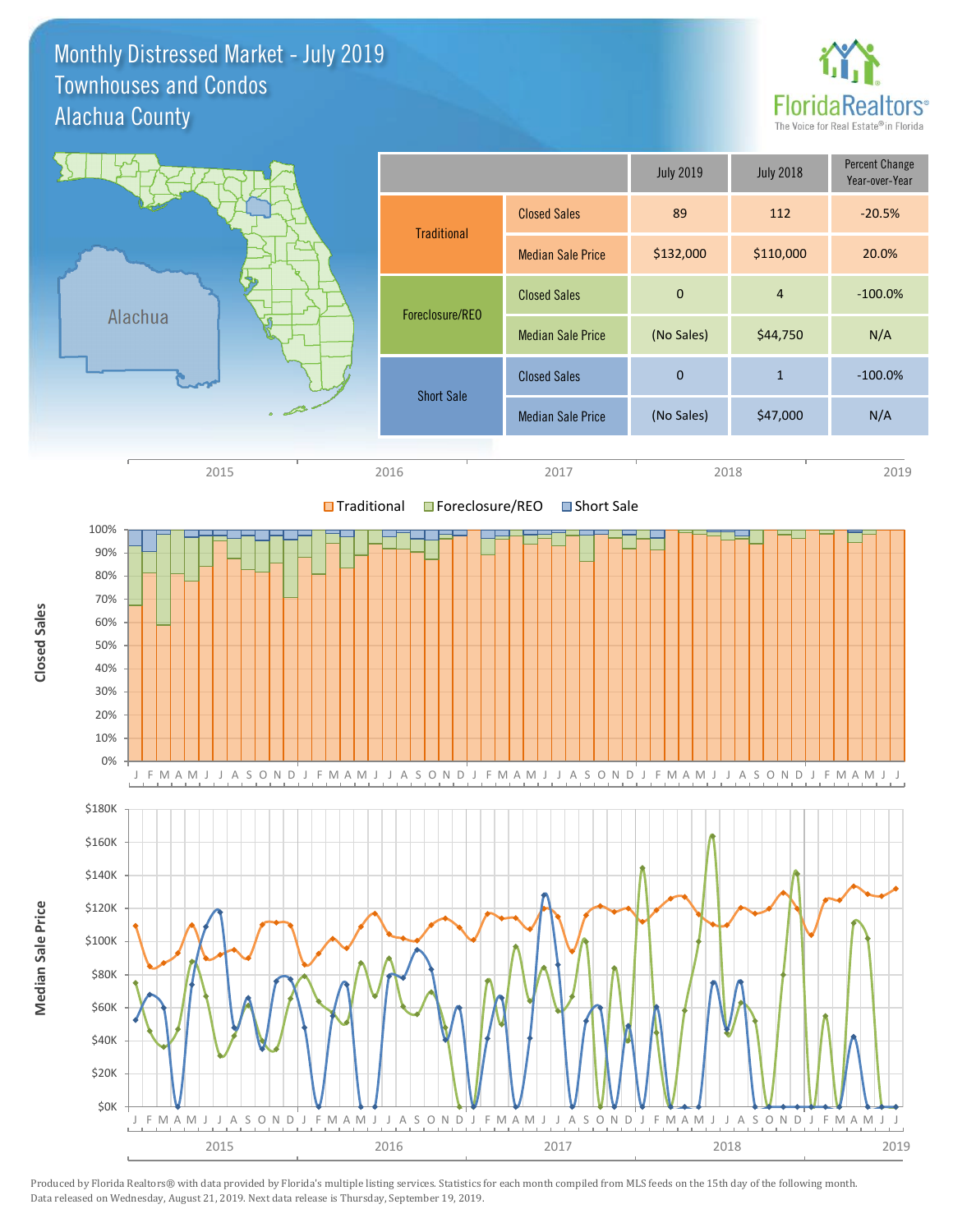Monthly Market Detail - July 2019 Alachua County Manufactured Homes

**Closed Sales**

**Closed Sales** 





| <b>Summary Statistics</b>                                       | <b>July 2019</b> | <b>July 2018</b> | <b>Percent Change</b><br>Year-over-Year |
|-----------------------------------------------------------------|------------------|------------------|-----------------------------------------|
| <b>Closed Sales</b>                                             | 9                | 11               | $-18.2%$                                |
| Paid in Cash                                                    | $\overline{3}$   | 3                | 0.0%                                    |
| <b>Median Sale Price</b>                                        | \$110,000        | \$112,500        | $-2.2%$                                 |
| Average Sale Price                                              | \$102,522        | \$110,818        | $-7.5%$                                 |
| Dollar Volume                                                   | \$922,698        | \$1.2 Million    | $-24.3%$                                |
| <b>Median Percent of Original</b><br><b>List Price Received</b> | 88.0%            | 100.0%           | $-12.0%$                                |
| <b>Median Time to Contract</b>                                  | 52 Days          | 57 Days          | $-8.8%$                                 |
| Median Time to Sale                                             | 112 Days         | 90 Days          | 24.4%                                   |
| <b>New Pending Sales</b>                                        | 13               | 10               | 30.0%                                   |
| <b>New Listings</b>                                             | 19               | 11               | 72.7%                                   |
| Pending Inventory                                               | 26               | 22               | 18.2%                                   |
| Inventory (Active Listings)                                     | 50               | 38               | 31.6%                                   |
| Months Supply of Inventory                                      | 4.9              | 4.1              | 19.5%                                   |

| <b>Closed Sales</b>                                                                                                                                                                                                                                                                                                                                                                                       | <b>Month</b>      | <b>Closed Sales</b> | <b>Percent Change</b><br>Year-over-Year |
|-----------------------------------------------------------------------------------------------------------------------------------------------------------------------------------------------------------------------------------------------------------------------------------------------------------------------------------------------------------------------------------------------------------|-------------------|---------------------|-----------------------------------------|
|                                                                                                                                                                                                                                                                                                                                                                                                           | Year-to-Date      | 77                  | 24.2%                                   |
| The number of sales transactions which closed during                                                                                                                                                                                                                                                                                                                                                      | <b>July 2019</b>  | 9                   | $-18.2%$                                |
| the month                                                                                                                                                                                                                                                                                                                                                                                                 | June 2019         | 13                  | 8.3%                                    |
|                                                                                                                                                                                                                                                                                                                                                                                                           | May 2019          | 10                  | $-28.6%$                                |
| <b>Economists' note:</b> Closed Sales are one of the simplest-yet most                                                                                                                                                                                                                                                                                                                                    | April 2019        | 14                  | 100.0%                                  |
| important-indicators for the residential real estate market. When                                                                                                                                                                                                                                                                                                                                         | <b>March 2019</b> | 11                  | 10.0%                                   |
| comparing Closed Sales across markets of different sizes, we                                                                                                                                                                                                                                                                                                                                              | February 2019     | 10                  | 400.0%                                  |
|                                                                                                                                                                                                                                                                                                                                                                                                           | January 2019      | 10                  | 66.7%                                   |
| recommend comparing the percent changes in sales rather than the<br>number of sales. Closed Sales (and many other market metrics) are<br>affected by seasonal cycles, so actual trends are more accurately<br>represented by year-over-year changes (i.e. comparing a month's sales<br>to the amount of sales in the same month in the previous year), rather<br>than changes from one month to the next. | December 2018     | 10                  | 0.0%                                    |
|                                                                                                                                                                                                                                                                                                                                                                                                           | November 2018     | 9                   | $-10.0\%$                               |
|                                                                                                                                                                                                                                                                                                                                                                                                           | October 2018      | 8                   | $-27.3%$                                |
|                                                                                                                                                                                                                                                                                                                                                                                                           | September 2018    | 5                   | 0.0%                                    |
|                                                                                                                                                                                                                                                                                                                                                                                                           | August 2018       | 13                  | 0.0%                                    |
|                                                                                                                                                                                                                                                                                                                                                                                                           | <b>July 2018</b>  | 11                  | 10.0%                                   |

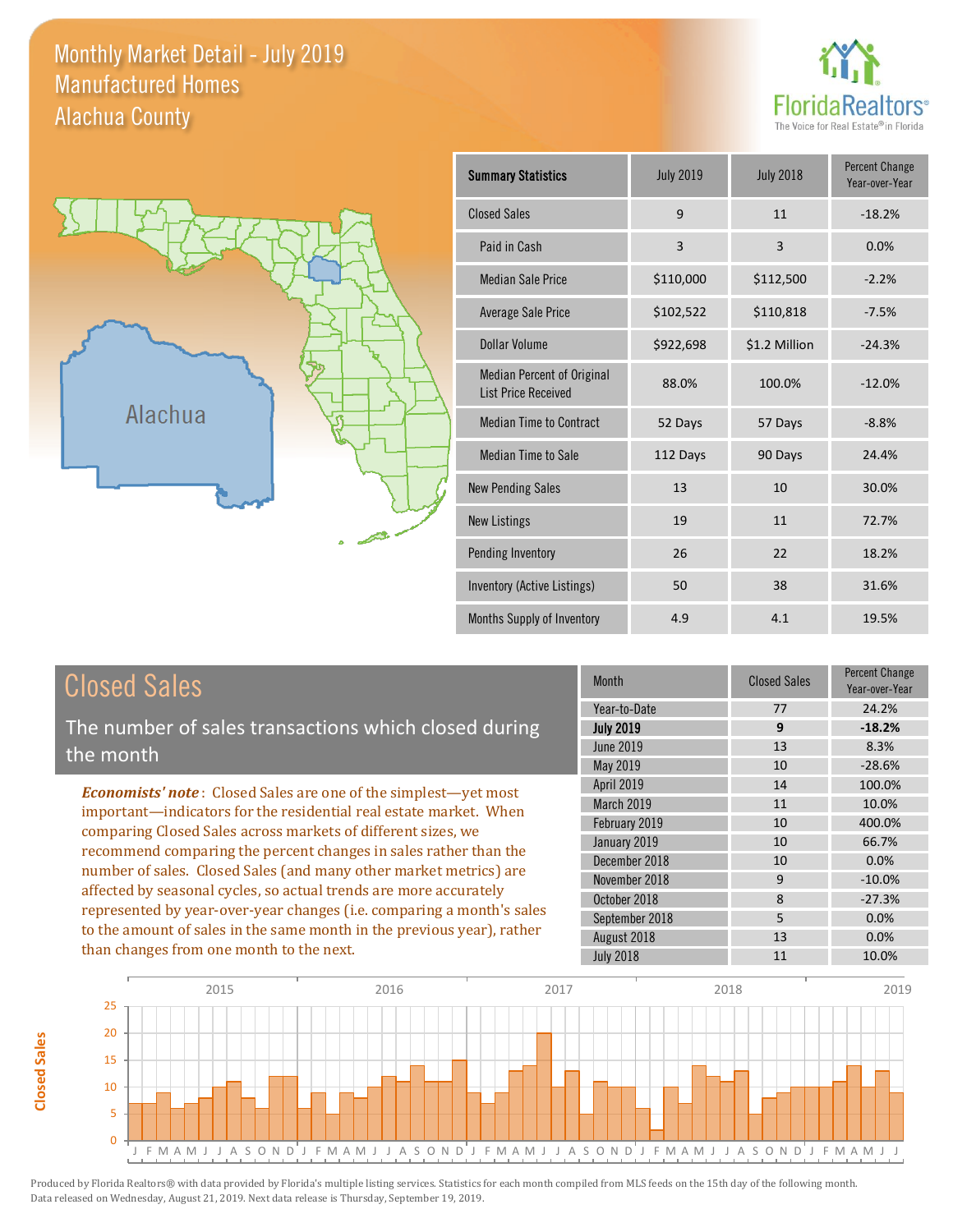

#### *Economists' note:* Closed Sales are one of the simplest—yet most important—indicators for the residential real estate market. When comparing Closed Sales across markets of different sizes, we recommend comparing the percent changes in sales rather than the number of sales. Closed Sales (and many other market metrics) are affected by seasonal cycles, so actual trends are more accurately represented by year-over-year changes (i.e. comparing a month's sales to the amount of sales in the same month in the previous year), rather than changes from one month to the next. \$1,000,000 or more 0 0 N/A \$250,000 - \$299,999 0 0 N/A \$300,000 - \$399,999 0 0 N/A  $$400,000 - $599,999$  0 N/A \$600,000 - \$999,999 0 0 N/A \$150,000 - \$199,999 1 0.0%  $$200,000 - $249,999$  0 N/A \$100,000 - \$149,999 5 -16.7% Sale Price Closed Sales Percent Change Year-over-Year Less than \$50,000 2 100.0%  $$50.000 - $99.999$  1 -66.7% Closed Sales by Sale Price The number of sales transactions which closed during the month



## Median Time to Contract by Sale Price The median number of days between the listing date and contract date for all Closed Sales during the month

*Economists' note* : Like Time to Sale, Time to Contract is a measure of the length of the home selling process calculated for sales which closed during the month. The difference is that Time to Contract measures the number of days between the initial listing of a property and the signing of the contract which eventually led to the closing of the sale. When the gap between Median Time to Contract and Median Time to Sale grows, it is usually a sign of longer closing times and/or declining numbers of cash sales.

| <b>Sale Price</b>     | <b>Median Time to</b><br>Contract | <b>Percent Change</b><br>Year-over-Year |
|-----------------------|-----------------------------------|-----------------------------------------|
| Less than \$50,000    | 77 Days                           | $-7.2%$                                 |
| \$50,000 - \$99,999   | 52 Days                           | $-35.8%$                                |
| $$100,000 - $149,999$ | 56 Days                           | 64.7%                                   |
| $$150,000 - $199,999$ | 7 Days                            | $-87.7%$                                |
| \$200,000 - \$249,999 | (No Sales)                        | N/A                                     |
| \$250,000 - \$299,999 | (No Sales)                        | N/A                                     |
| \$300,000 - \$399,999 | (No Sales)                        | N/A                                     |
| \$400,000 - \$599,999 | (No Sales)                        | N/A                                     |
| \$600,000 - \$999,999 | (No Sales)                        | N/A                                     |
| \$1,000,000 or more   | (No Sales)                        | N/A                                     |



Produced by Florida Realtors® with data provided by Florida's multiple listing services. Statistics for each month compiled from MLS feeds on the 15th day of the following month. Data released on Wednesday, August 21, 2019. Next data release is Thursday, September 19, 2019.

**Median Time to Contract**

**Median Time to Contract**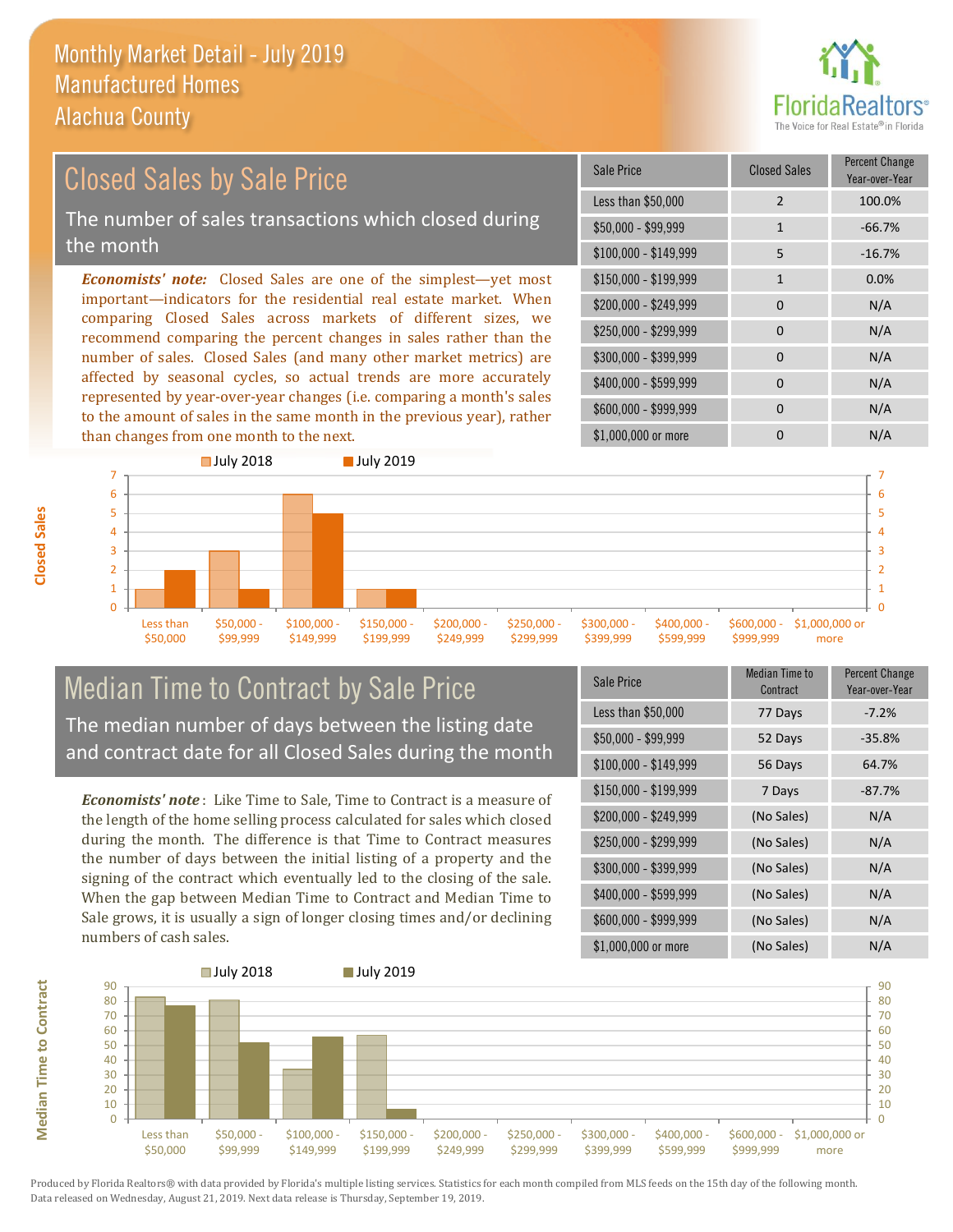

### New Listings by Initial Listing Price The number of properties put onto the market during the month

*Economists' note:* New Listings tend to rise in delayed response to increasing prices, so they are often seen as a lagging indicator of market health. As prices rise, potential sellers raise their estimations of value—and in the most recent cycle, rising prices have freed up many potential sellers who were previously underwater on their mortgages. Note that in our calculations, we take care to not include properties that were recently taken off the market and quickly relisted, since these are not really *new* listings.

| <b>Initial Listing Price</b> | <b>New Listings</b> | <b>Percent Change</b><br>Year-over-Year |
|------------------------------|---------------------|-----------------------------------------|
| Less than \$50,000           | 6                   | 500.0%                                  |
| \$50,000 - \$99,999          | 5                   | 0.0%                                    |
| $$100,000 - $149,999$        | 4                   | 100.0%                                  |
| $$150,000 - $199,999$        | $\overline{2}$      | $-33.3%$                                |
| \$200,000 - \$249,999        | $\mathbf{1}$        | N/A                                     |
| \$250,000 - \$299,999        | 1                   | N/A                                     |
| \$300,000 - \$399,999        | $\Omega$            | N/A                                     |
| \$400,000 - \$599,999        | $\Omega$            | N/A                                     |
| \$600,000 - \$999,999        | $\Omega$            | N/A                                     |
| \$1,000,000 or more          | n                   | N/A                                     |



## Inventory by Current Listing Price The number of property listings active at the end of the month

*Economists' note* : There are a number of ways to define and calculate Inventory. Our method is to simply count the number of active listings on the last day of the month, and hold this number to compare with the same month the following year. Inventory rises when New Listings are outpacing the number of listings that go off-market (regardless of whether they actually sell). Likewise, it falls when New Listings aren't keeping up with the rate at which homes are going off-market.

| <b>Current Listing Price</b> | Inventory      | Percent Change<br>Year-over-Year |
|------------------------------|----------------|----------------------------------|
| Less than \$50,000           | 11             | 266.7%                           |
| $$50,000 - $99,999$          | 14             | $-12.5%$                         |
| $$100,000 - $149,999$        | 11             | 57.1%                            |
| $$150,000 - $199,999$        | 6              | $-33.3%$                         |
| \$200,000 - \$249,999        | 5              | 400.0%                           |
| \$250,000 - \$299,999        | $\overline{2}$ | 100.0%                           |
| \$300,000 - \$399,999        | 0              | $-100.0%$                        |
| \$400,000 - \$599,999        | $\mathbf{1}$   | N/A                              |
| \$600,000 - \$999,999        | 0              | N/A                              |
| \$1,000,000 or more          | n              | N/A                              |



Produced by Florida Realtors® with data provided by Florida's multiple listing services. Statistics for each month compiled from MLS feeds on the 15th day of the following month. Data released on Wednesday, August 21, 2019. Next data release is Thursday, September 19, 2019.

**Inventory**